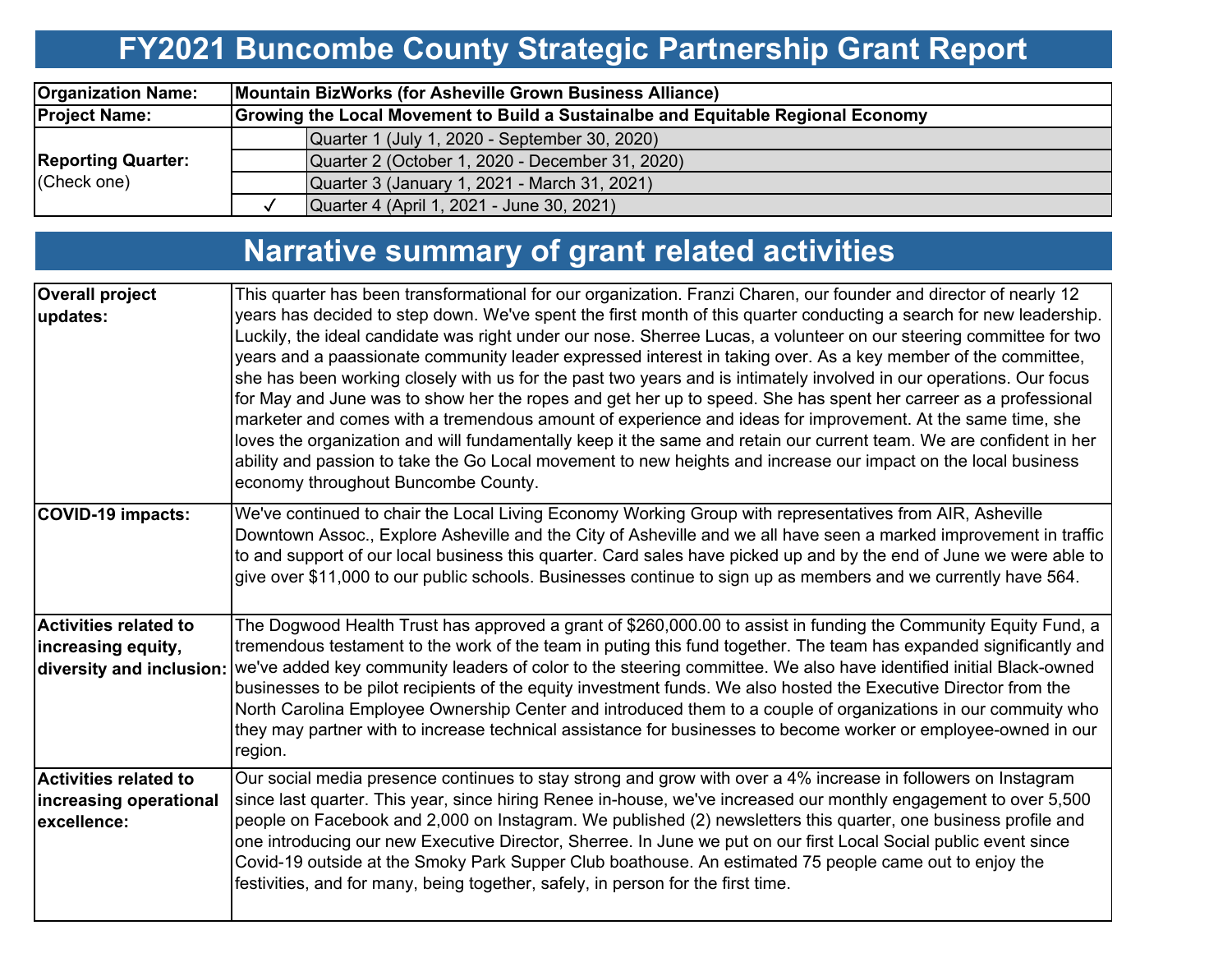### **FY2021 Buncombe County Strategic Partnership Grant Report**

| <b>Organization Name:</b>                | Mountain BizWorks (for Asheville Grown Business Alliance)                        |  |  |  |  |  |  |  |
|------------------------------------------|----------------------------------------------------------------------------------|--|--|--|--|--|--|--|
| <b>Project Name:</b>                     | Growing the Local Movement to Build a Sustainalbe and Equitable Regional Economy |  |  |  |  |  |  |  |
|                                          | Quarter 1 (July 1, 2020 - September 30, 2020)                                    |  |  |  |  |  |  |  |
| <b>Reporting Quarter:</b><br>(Check one) | Quarter 2 (October 1, 2020 - December 31, 2020)                                  |  |  |  |  |  |  |  |
|                                          | Quarter 3 (January 1, 2021 - March 31, 2021)                                     |  |  |  |  |  |  |  |
|                                          | Quarter 4 (April 1, 2021 - June 30, 2021)                                        |  |  |  |  |  |  |  |

### **Progress toward annual goals**

|                                               | Please only include new data for the specific quarter |                  |                  |                  |                  |                                                 |
|-----------------------------------------------|-------------------------------------------------------|------------------|------------------|------------------|------------------|-------------------------------------------------|
| <b>Measure</b>                                | <b>Annual Goal</b>                                    | <b>Quarter 1</b> | <b>Quarter 2</b> | <b>Quarter 3</b> | <b>Quarter 4</b> | <b>Progress</b><br>toward<br><b>Annual Goal</b> |
| # of Go Local member businesses               | 550                                                   | 53               | 477              | 20               | 14               | 564                                             |
| # of Go Local cardholders                     | 3,600                                                 | $\Omega$         | 1,100            | 1,035            | 1,289            | 3,424                                           |
| # of copies of the Go Local guide distributed | 55,000                                                | $\Omega$         | 22,500           | 5,500            | 3,500            | 31,500                                          |

#### **Comments:**

We had 55,000 copies of the guide printed last November, but due to drastically decreased circulation of the Mountain Xpress and the slowing down / closure of businesses, fewer than anticipated directories were distributed this year. We'll also be printing fewer, as the Mountain Xpress has slowed their operations considerably.

The numbers in column D reflect end of year numbers for the 2020 card / membership and directory. If I need to put in 2021 numers they would be 53 member businesses, 0 cardholders, 0 copies of the guide distributed.

as of 2/14 I actually changed the numbers from the 2020 numbers (597 busnesses, 3050 cards, 40,000+ directories) to the 2021 numbers as I think it makes more sense in tracking this year's progress. Hope that is ok.

The copies of the guide goal needs to be lowered to 35,000, as the Mountain Xpress printed a reduced number due to their reduction in distribution.